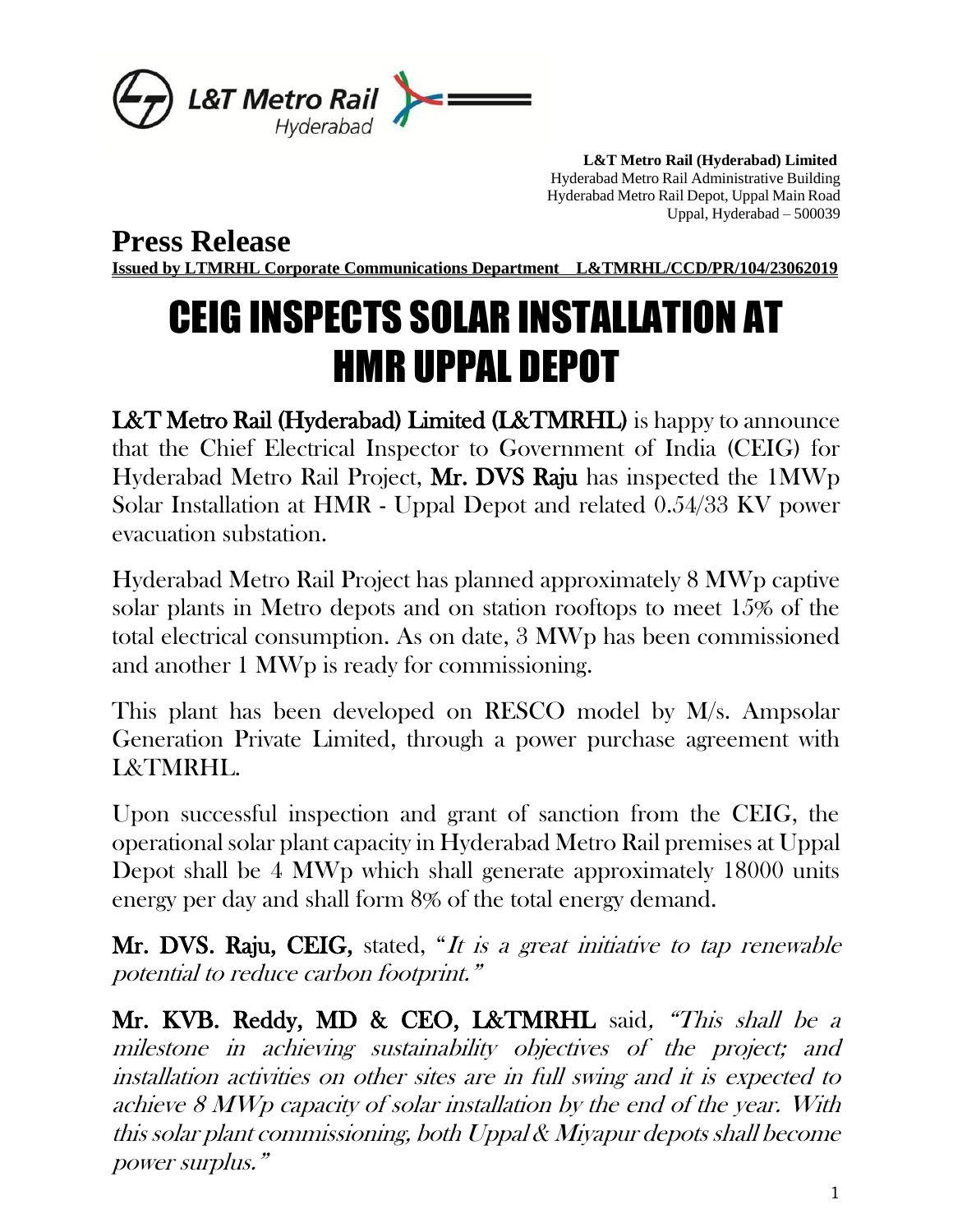

Mr. DVS. Raju, CEIG and Mr. KVB Reddy, MD & CEO, L&TMRHL along with Mr. Anil Kumar Saini, COO, L&TMRHL and other senior officials during inspection.



Mr. DVS. Raju, CEIG along with other officials during inspection.